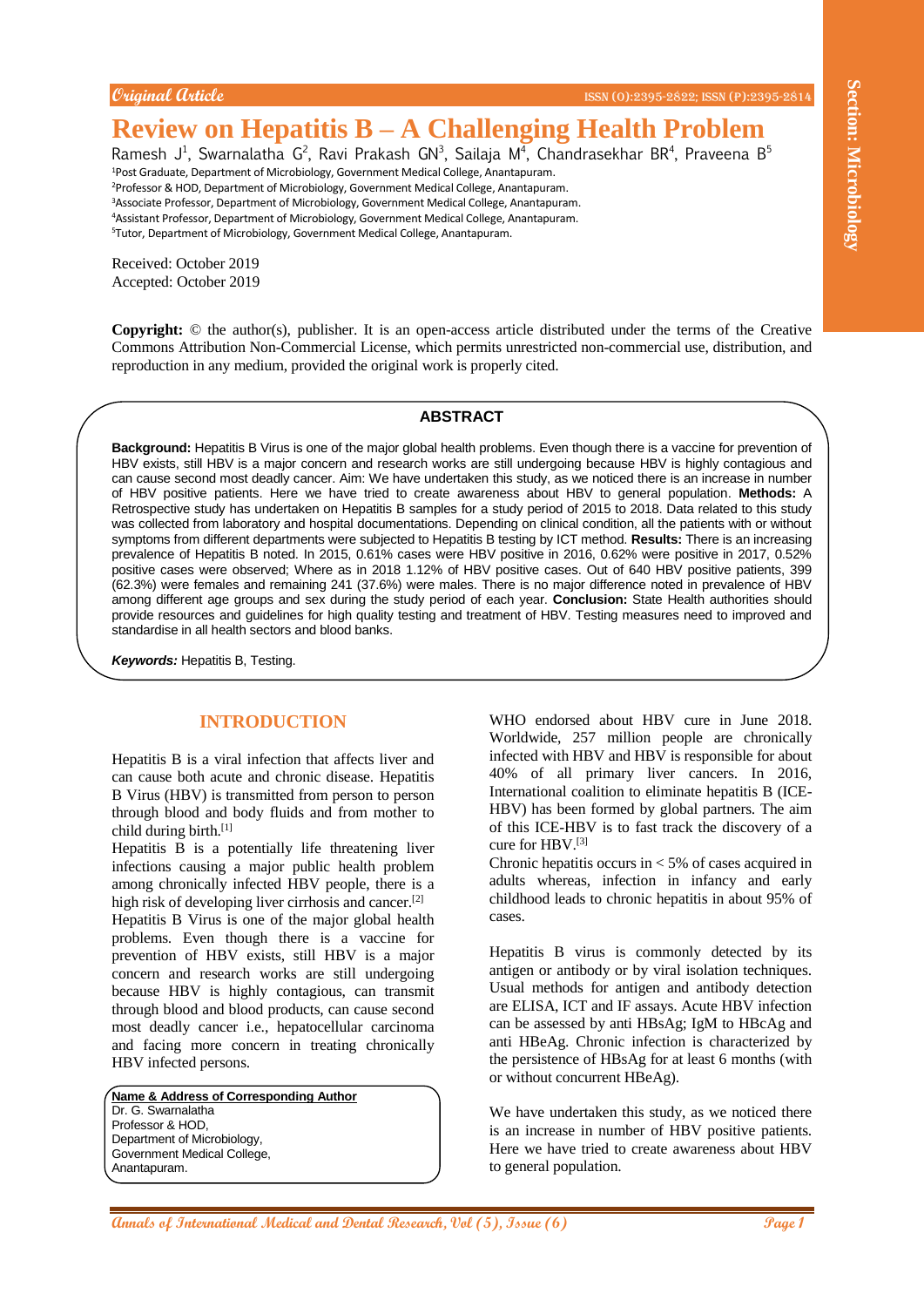# **MATERIALS AND METHODS**

### **RESULTS**



| samples,<br>approved to do this study.                                                                                                                                                                                                                                                                                                                                                                                                                                                                                                                                                                                | at                                           | <b>MATERIALS AND METHODS</b><br>department<br>of              | A Retrospective study has undertaken on Hepatitis B<br>Microbiology,<br>Government Medical College, Anantapur for a study<br>period of 2015 to 2018. Data related to this study<br>was collected from laboratory and hospital<br>documentations. Institutional ethical committee has<br>Depending on clinical condition, all the patients with<br>or without symptoms from different departments<br>were subjected to Hepatitis B testing. HBV detection<br>has been conducting under serology section of<br>Microbiology department by using J.Mitra & Co,                                                     |                | 264<br>Figure 1: Prevalence of HBV positive cases from 2015<br>to 2018                                                                                                                                                                                                                                                                                                                                                                                                                                                                                                                                                                                                                                                          | 136               | 119                            | 2015<br>121<br>2016<br>2017<br>■ 2018 |
|-----------------------------------------------------------------------------------------------------------------------------------------------------------------------------------------------------------------------------------------------------------------------------------------------------------------------------------------------------------------------------------------------------------------------------------------------------------------------------------------------------------------------------------------------------------------------------------------------------------------------|----------------------------------------------|---------------------------------------------------------------|-----------------------------------------------------------------------------------------------------------------------------------------------------------------------------------------------------------------------------------------------------------------------------------------------------------------------------------------------------------------------------------------------------------------------------------------------------------------------------------------------------------------------------------------------------------------------------------------------------------------|----------------|---------------------------------------------------------------------------------------------------------------------------------------------------------------------------------------------------------------------------------------------------------------------------------------------------------------------------------------------------------------------------------------------------------------------------------------------------------------------------------------------------------------------------------------------------------------------------------------------------------------------------------------------------------------------------------------------------------------------------------|-------------------|--------------------------------|---------------------------------------|
|                                                                                                                                                                                                                                                                                                                                                                                                                                                                                                                                                                                                                       |                                              |                                                               |                                                                                                                                                                                                                                                                                                                                                                                                                                                                                                                                                                                                                 |                |                                                                                                                                                                                                                                                                                                                                                                                                                                                                                                                                                                                                                                                                                                                                 |                   |                                |                                       |
|                                                                                                                                                                                                                                                                                                                                                                                                                                                                                                                                                                                                                       |                                              |                                                               |                                                                                                                                                                                                                                                                                                                                                                                                                                                                                                                                                                                                                 |                |                                                                                                                                                                                                                                                                                                                                                                                                                                                                                                                                                                                                                                                                                                                                 |                   |                                |                                       |
|                                                                                                                                                                                                                                                                                                                                                                                                                                                                                                                                                                                                                       |                                              |                                                               |                                                                                                                                                                                                                                                                                                                                                                                                                                                                                                                                                                                                                 |                |                                                                                                                                                                                                                                                                                                                                                                                                                                                                                                                                                                                                                                                                                                                                 |                   |                                |                                       |
| anti HBsAg ICT (Immunochromatography) rapid<br>kits.<br>In a spread excel sheet, HBV positive data from<br>2015 to 2018 were entered. Results were analyzed in<br>the form of numbers, percentages.<br><b>RESULTS</b><br>In this retrospective study, a total of 640 hepatitis B<br>positive cases were observed. There is an increasing<br>prevalence of Hepatitis B noted. In 2015, 0.61%<br>cases were HBV positive in 2016, 0.62% were<br>positive in 2017, 0.52% positive cases were<br>observed; Where as in 2018 1.12% of HBV positive<br>cases.<br>Table 1: Age and sex distribution of HBV positive patients |                                              |                                                               |                                                                                                                                                                                                                                                                                                                                                                                                                                                                                                                                                                                                                 |                | Majority of HBV cases observed in the age group of<br>16-45 years followed by 46-60 years. Out of 640<br>HBV positive patients, 399 (62.3%) were females<br>and remaining 241 (37.6%) were males. Female<br>predominance was noted. There is no major<br>difference noted in prevalence of HBV among<br>different age groups and sex during the study period.<br>Out of 640 HBV patients, 234 (36.5%) patients were<br>observed in the age group of 31-45 years<br>predominantly, 201 (31.4%) patients were in the age<br>group of 16-30 years, 124 (19.3%) patients were in<br>the age group of $46-60$ years, $63$ $(9.8\%)$ were above<br>60 years of age and remaining 18 cases were<br>observed $\leq$ 15 years age group. |                   |                                |                                       |
|                                                                                                                                                                                                                                                                                                                                                                                                                                                                                                                                                                                                                       |                                              |                                                               |                                                                                                                                                                                                                                                                                                                                                                                                                                                                                                                                                                                                                 |                |                                                                                                                                                                                                                                                                                                                                                                                                                                                                                                                                                                                                                                                                                                                                 |                   |                                |                                       |
| Age in<br>years                                                                                                                                                                                                                                                                                                                                                                                                                                                                                                                                                                                                       | 2015                                         |                                                               | 2016                                                                                                                                                                                                                                                                                                                                                                                                                                                                                                                                                                                                            |                | 2017                                                                                                                                                                                                                                                                                                                                                                                                                                                                                                                                                                                                                                                                                                                            |                   | 2018                           |                                       |
|                                                                                                                                                                                                                                                                                                                                                                                                                                                                                                                                                                                                                       | No. of<br>patients<br>$(n=119)$              | Percentage                                                    | No. of<br>patients<br>$(n=121)$                                                                                                                                                                                                                                                                                                                                                                                                                                                                                                                                                                                 | Percentage     | No. of<br>patients<br>$(n=136)$                                                                                                                                                                                                                                                                                                                                                                                                                                                                                                                                                                                                                                                                                                 | Percentage        | No. of<br>patient<br>$(n=264)$ | Percentage                            |
| $\leq$ 15                                                                                                                                                                                                                                                                                                                                                                                                                                                                                                                                                                                                             | 4                                            | 3.3%                                                          | 3                                                                                                                                                                                                                                                                                                                                                                                                                                                                                                                                                                                                               | 2.4%           | 4                                                                                                                                                                                                                                                                                                                                                                                                                                                                                                                                                                                                                                                                                                                               | 2.9%              | 7                              | 2.6%                                  |
| 16-30<br>31-45                                                                                                                                                                                                                                                                                                                                                                                                                                                                                                                                                                                                        | 40<br>42                                     | 33.6%<br>35.2%                                                | 39<br>48                                                                                                                                                                                                                                                                                                                                                                                                                                                                                                                                                                                                        | 32.2%<br>39.6% | 38<br>47                                                                                                                                                                                                                                                                                                                                                                                                                                                                                                                                                                                                                                                                                                                        | 27.9%<br>34.5%    | 84<br>97                       | 31.8%<br>36.7%                        |
| 46-60                                                                                                                                                                                                                                                                                                                                                                                                                                                                                                                                                                                                                 | 18                                           | 15.1%                                                         | 22                                                                                                                                                                                                                                                                                                                                                                                                                                                                                                                                                                                                              | 18.1%          | 32                                                                                                                                                                                                                                                                                                                                                                                                                                                                                                                                                                                                                                                                                                                              | 23.5%             | 52                             | 19.6%                                 |
| >60                                                                                                                                                                                                                                                                                                                                                                                                                                                                                                                                                                                                                   | 15                                           | 12.6%                                                         | 9                                                                                                                                                                                                                                                                                                                                                                                                                                                                                                                                                                                                               | 7.4%           | 15                                                                                                                                                                                                                                                                                                                                                                                                                                                                                                                                                                                                                                                                                                                              | 11%               | 24                             | 9.09%                                 |
| <b>Sex</b>                                                                                                                                                                                                                                                                                                                                                                                                                                                                                                                                                                                                            |                                              |                                                               |                                                                                                                                                                                                                                                                                                                                                                                                                                                                                                                                                                                                                 |                |                                                                                                                                                                                                                                                                                                                                                                                                                                                                                                                                                                                                                                                                                                                                 |                   |                                |                                       |
| Female<br>Male                                                                                                                                                                                                                                                                                                                                                                                                                                                                                                                                                                                                        | 72<br>47                                     | 60.5%<br>39.4%                                                | 79<br>42                                                                                                                                                                                                                                                                                                                                                                                                                                                                                                                                                                                                        | 65.2%<br>34.7% | 87<br>49                                                                                                                                                                                                                                                                                                                                                                                                                                                                                                                                                                                                                                                                                                                        | 63.9%<br>36.02%   | 161<br>103                     | 60.9%<br>39.0%                        |
|                                                                                                                                                                                                                                                                                                                                                                                                                                                                                                                                                                                                                       | HBV related mortality by 65%. <sup>[5]</sup> | <b>DISCUSSION</b><br>typically used for diagnostic screening. | Hepatitis B Virus (HBV) is classified in the family<br>Hepdanaviridae. It occurs as seven distinct<br>genotypes, designated A to G. <sup>[4]</sup> Serological tests for<br>Hepatitis B viral antigens and antibodies are<br>WHO has developed a strategy to eliminate HBV as<br>a public health threat by 2030, aim to reduce the<br>incidence of new chronic infections by 90% and<br>For Hepatitis B Virus infection, there is no specific<br>treatment, usually supportive treatment. For chronic<br>cases, about 15-40% requires oral antiviral agents<br>such as tenofovir or antecavir can helps to slow |                | of liver cancer and improve long term survival.<br>Treatment is only to suppress the replication of<br>virus; once antiviral agents has started, has to be<br>continue those for life. <sup>[6,7]</sup><br>It is well known that the prevalence of HBV in Asia<br>is higher and lower categorized under high<br>endemicity region. In this study lower prevalence<br>was noted, this may be because it is a medical<br>institute data and more number of patients were<br>investigated under screening.<br>Prevalence of HBV is usually higher in high risk<br>groups like patients with CKD on dialysis,<br>thalassemia, haemophilia or leukemias or those<br>receiving                                                        | immunosuppression |                                | <b>or</b><br>cancer                   |

## **DISCUSSION**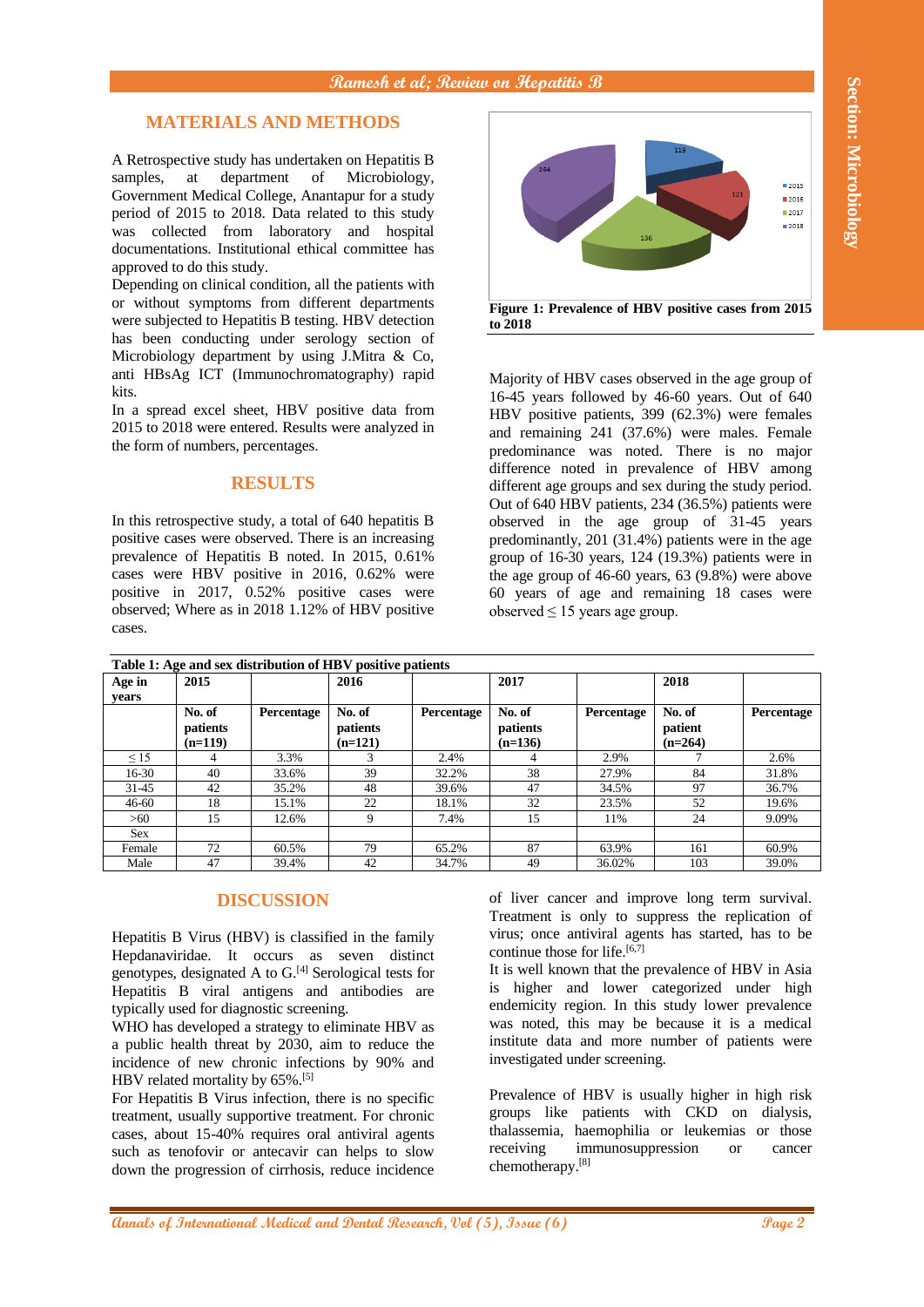Andriamamdimby SF et al did a study on prevalence of HBV infection in Madagascar, noted a high prevalence of HBsAg, it was 6.9%.[9]

HBsAg positivity rate in India among paediatric population was 4.3-7.2% and whereas, 2.14-2.25% observed among children  $\leq$  years of age.<sup>[10]</sup> In paediatric population even though horizontal transmission is mainly responsible for infection, perinatal transmission is also plays a role.

HIV-HBV co infection prevalence in India was 0.2- 8%,[11] higher rate was observed in Mumbai i.e.,  $16.7\%$ .<sup>[12]</sup> HIV infected persons immune system is weak, so for such persons, clearance of HB2222V spontaneously is difficult. HIV may alter the cause of HBV infection by lower incidence of icteric illness and lower spontaneous clearance rate.

In India, the rata of HBsAg positivity among intravenous drug abusers was  $2.7 - 10.8\%$ .<sup>[13]</sup> Among pregnancy, the seroprevalence was found to be 1.1% and vertical transmission has been found in 45.2% of cases.[14]

Pal S et al,<sup>[15]</sup> reported 42% of HCC cases are HBV associated in South India. North Indian studies noted 39-69% of HCC cases.[16,17] Whereas, Patil PS et al,[18] observed 82% of HCC cases associated with HBV in West Bengal.

Global scientific leaders are participating in different clinical research projects to find various treatment modalities of HBV. In April 2018, at the international liver congress (ILC) in Paris, ICE-HBV members reported almost 50 new anti-HBV and hepatitis D virus treatments being openly investigated, and 17 of these are already undergoing phase II clinical trials.[19]

Liver complications such as cirrhosis & hepatocellular carcinoma can be helped either by medical, surgical, chemotherapy or liver transplantation depending on eligibility criteria and financial constraints.

**Andreamental and Medical and Medical and Medical and Medical and Medical and Medical and Medical and Medical and Medical and Medical and Medical and Medical and Medical and Medical and Medical and Medical and Medical and** The mainstay of prevention of HBV is HBV vaccination. It is recommended for all age groups.[20] Routine infant immunization is happening worldwide, by 2017 global coverage increased to 84%. Administration of birth dose plus HBIG to infants born to HBsAg (HBsAg positive mothers are more effective than receiving only HBV vaccination.[21] Persons should consider receiving HBV vaccine seriously for a life time protection against a preventable liver disease.

## **CONCLUSION**

Routine infant immunization with HBV vaccine and vaccination to all high risk groups helps to reduce prevalence of hepatitis B. Mortality rates can be reduced by wide screening and treatment of HBV cases. State Health authorities should provide resources and guidelines for high quality testing and treatment of HBV. Testing measures need to improved and standardise in all health sectors and blood banks.

### **REFERENCES**

- 1. Salisbury D, Ramsay M, Noakes K. Immunization against infectious disease. 2006 London department of health publication.
- 2. Shimakawa Y, Lemoine M, Njal NF, Bottomley C, Ndow G, Foldin RD et al. Natural history of chronic HBV infection in West Africa; a longitudinal population – based study from the Gambia. Gut 2016;65(12):2007-16.
- 3. WHO. Hepatitis . Finding a cure for hepatitis B: are we close?. https://www.who.int.
- 4. Stuyver L, De Gendt S, Van Geyt C et al. A new genotype of hepatitis B virus: complete genome and phylogenetic relatedness. J Gen Virol. 2000;81:67-74.
- 5. World Health Organization. Draft global health sector strategies. Viral hepatitis. 2016-2021.
- 6. Lee WM. Hepatitis B virus infectin. N Engl J Med. 19997;337:1733-45.
- 7. Lok AS, McMahon BJ. Practice Guidelines committee, American Association for the study of Liver Diseases - Chronic hepatitis B. Hepatol. 2001;34:1225-41.
- 8. Gautam Ray. Current scenario of hepatitis B and its treatment in India. J Clin Trans Hepatol. 2017 sep 28; 5(3): 277-296.
- 9. Andriamamdimby SF, Olive MM, Shimakawa Y, Rakotomanana F, Razanajatovo LM, Malala T et al. Prevalence of chronic hepatitis B virus infection and infrastructure for its diagnosis in Madagascar: implication for the WHO elimination strategy. BMC Public Health. 2017;17:636.
- 10. Batham A, Narula D, Toteja T, Sreenivas V, Puliyel JM. Sytematic review and meta-analysis of prevalence of hepatitis B in India. Indian Pediatr. 2007;44:663–674.
- 11. Kumar R, Singla V, Kacharya Sk. Impact and management of hepatitis B and hepatitis C virus co-infection in HIV patients. Trop Gastroenterol. 2008;29:136–147.
- 12. Sawant S, Agrawal S, Shastri J. Seroprevalence of hepatitis B and hepatitis C virus infection among HIV infected patients in Mumbai. Indian J Sex Transm Dis. 2010;31:126.
- 13. Puri P. Tackling the hepatitis B disease burden in India. J Clin Exp Hepatol. 2014;4:312–319.
- 14. Dwivedi M, Misra SP, Misra V, Pandey A, Pant S, Singh R, et al. Seroprevalence of hepatitis B infection during pregnancy and risk of perinatal transmission. Indian J Gastroenterol. 2011;30:66–71.
- 15. Pal S, Ramachandran J,Kurien RT, Eapen A, Rmaakrishna B, keshava SN et al. HCC continues to be diagnosed in the advanced stage ; Profile of HCC in a tertiary care hospital in South India. Trop Doct. 2013;43:25-26.
- 16. Arora A, Sharma P, Tyagi P, Singla V, Arora V, Bansal N, et al. Hepatitis B virus infection can cause hepatocellular carcinoma in less advanced liver cirrhosis: A comparative study of 142 patients from North India. J Clin Exp Hepatol. 2013;3:288–295
- 17. Sarma MP, Asim M, Medhi S, Bharathi T, Diwan R, Kar P. Viral genotypes and associated risk factors of hepatocellular carcinoma in India. Cancer Biol Med. 2012;9:172–181.
- 18. Patil PS, Mohandas KM, Bhatia SJ, Mehta SA. Serum ferritin and the risk of hepatocellular carcinoma in chronic liver disease of viral etiology: a case-control study. Indian J Gastroenterol. 2014;33:12–18.
- 19. HBV Pre Clinical studies session at ILC 2018.
- 20. Mahoney FJ. Update on diagnosis, management and prevention of hepatitis B virus infection. CLin Microbiol Rev. 1999;12:351-66.
- 21. Beasley RP, Hwang LY, Lee GC et al. Prevention of perinatally transmitted hepatitis B virus infections with hepatitis B virus infections with hepatitis B immunoglobulin and hepatis B vaccine. Lancet. 1983;2:1099-102.